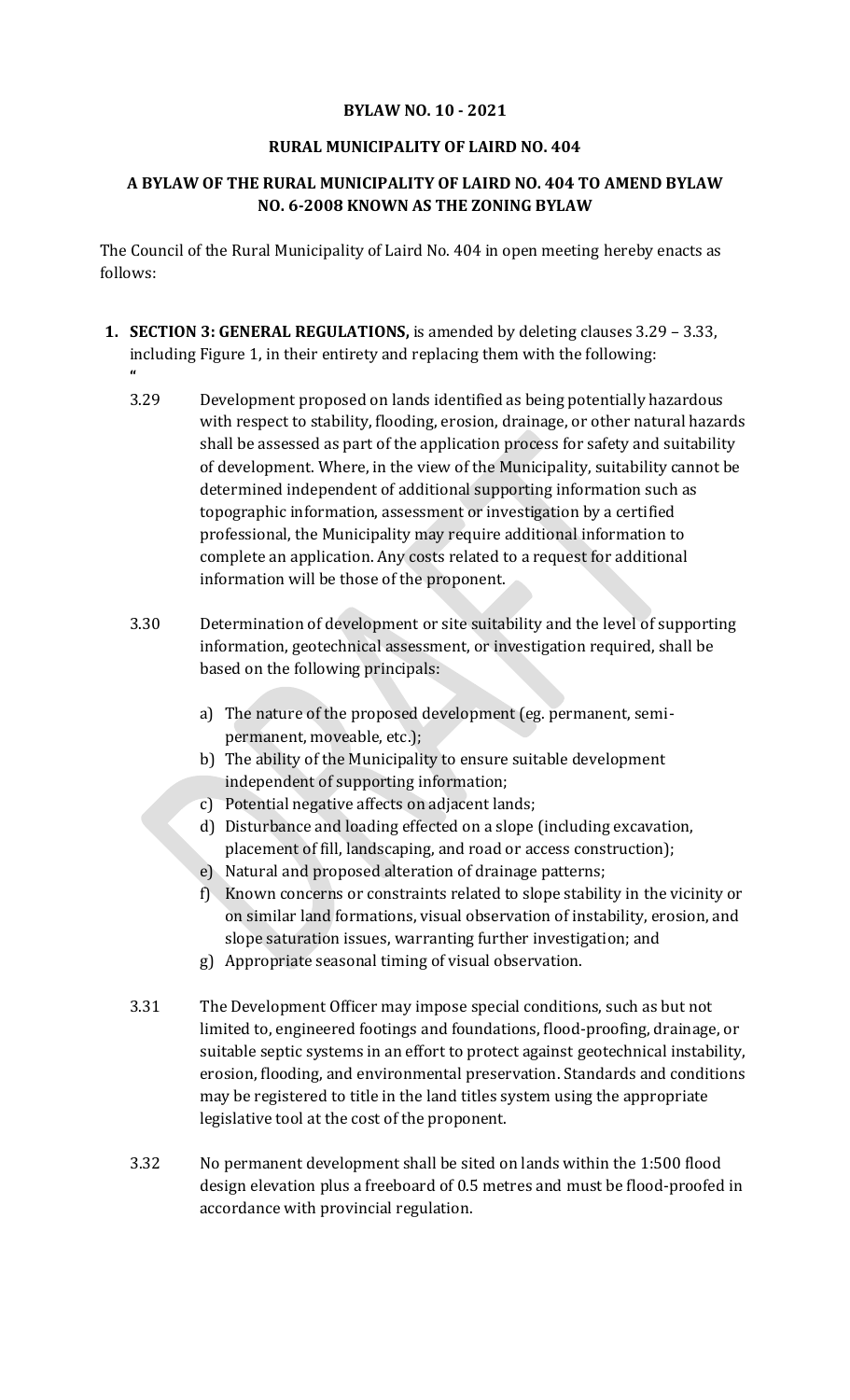**2. SECTION 5: ZONING DISTRICTS, SCHEDULE I: EROSION AND SLOPE INSTABILITY OVERLAY (SI),** is deleted in its entirety and replaced by the following:

# SCHEDULE I: EROSION AND SLOPE INSTABILITY OVERLAY (SI)

### *Purpose and Intent:*

The Intent of this Overlay Area is to restrict development in areas that are considered hazardous for development for reasons of excessive soil erodability and/or ground instability. The following regulations are intended to apply supplementary standards for development in areas designated as having potential for instable soil conditions due to erosion or excessive slopes.

#### 1.0 Defining the Area:

- 1. No new development shall be permitted in any readily eroded or unstable slope area if the proposed development will be affected by or increase the potential hazard presented by erosion or slope instability without supporting geotechnical assessment or evaluation.
- 2. For the purpose of this Bylaw, the area considered to present potential erosion and/or slope instability hazard includes but is not limited to the slopes of the North Saskatchewan River Valley and its tributary creeks and gullies extending from the edge of the flood plain in the valley, to the ridge of the slope at the top, plus a setback of 100 metres.
- 3. The Municipality may require a surveyor to determine where this line or crest of valley is located at the developer's expense and development will be set back from that line at all points.
- 1.1 Allowable uses:

All uses listed by the underlying zoning district subject to any hazard lands policies and general regulation of the Municipality, or higher order of government.

- 1.2 Supplementary Regulations, Requirements, and Evaluation:
- 1. The Municipality shall first endeavour to assess specific development permit applications based on the specifics provided in the application and any additional materials voluntarily provided by the applicant.
- 2. Where the Municipality can independently determine the suitability of development based on the information supplied by the applicant and upon cursory and/or visual inspection, notwithstanding *GENERAL ADMINISTRATION 2.3,* the application shall be referred to Council for review and approval, to be evaluated solely on the grounds of geotechnical suitability.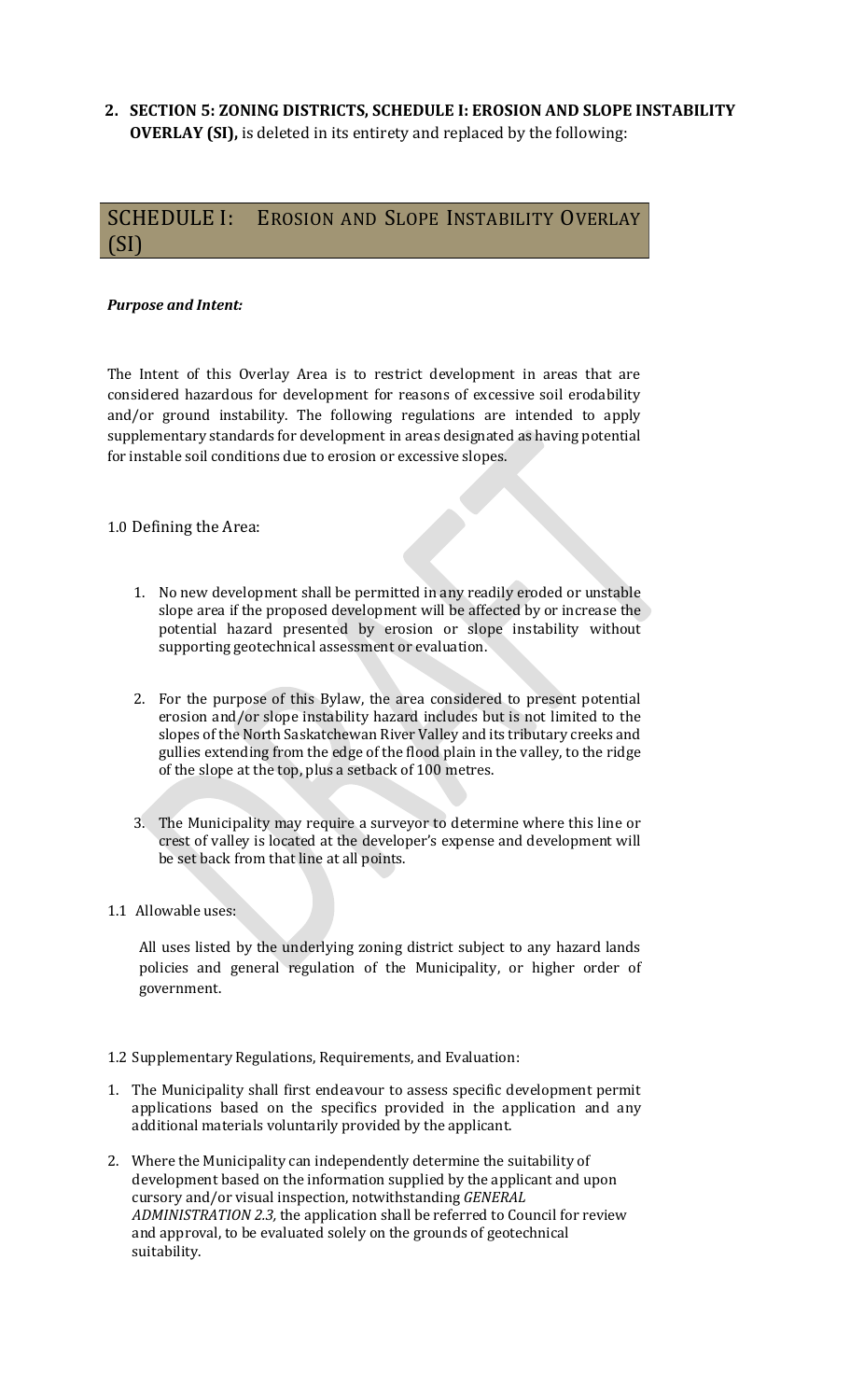- 3. Where the Municipality cannot independently determine the suitability of development based on the information supplied by the applicant and upon cursory and/or visual inspection, the following shall apply:
	- a. Any application for a development permit on any parcel of land that lies wholly or partially within an area designated in the Slope Instability Overlay Area (SI), must be accompanied by a detailed site analysis prepared by a geotechnical engineer registered in the Province of Saskatchewan. The site analysis shall indicate topography, surface drainage, geological, and geotechnical conditions at the site of the proposed development and related to the conditions of the general area as they relate to slope instability and erosion hazards.
	- b. The geotechnical engineer shall answer the following questions:
		- i. Will the proposed development be detrimentally affected by natural erosion or slope instability?
		- ii. Will the proposed development increase the potential for erosion or slope instability that may affect the proposed development, or any other property?
	- c. Unless the geotechnical engineer can answer "no" in response to both of the above questions, further analysis will be required. The required analysis must define the hazard as it may affect the proposed development and any other potentially affected property. The engineering report will identify hazard mitigation measures including engineered works and other measures deemed to be effective in eliminating or managing anticipated erosion and slope stability impacts, and will identify and explain known and suspected residual hazards. The responsibility for monitoring and responding to monitored findings shall be resolved before approval is granted.
	- d. A development permit shall not be issued unless the report on the site, presented and endorsed by the geotechnical engineer, indicates that the site is suitable for development or outlines suitable mitigating measures and documents residual hazard.
	- e. If such an evaluation is not done, or having been done, Council determines that excessive remedial or servicing measures are necessary to safely and efficiently accommodate the proposed development, Council shall not be required to approve the application for development.
	- f. Any refusal, development standards or conditions of a permit, may be appealed in accordance with the provisions of the Act*.*